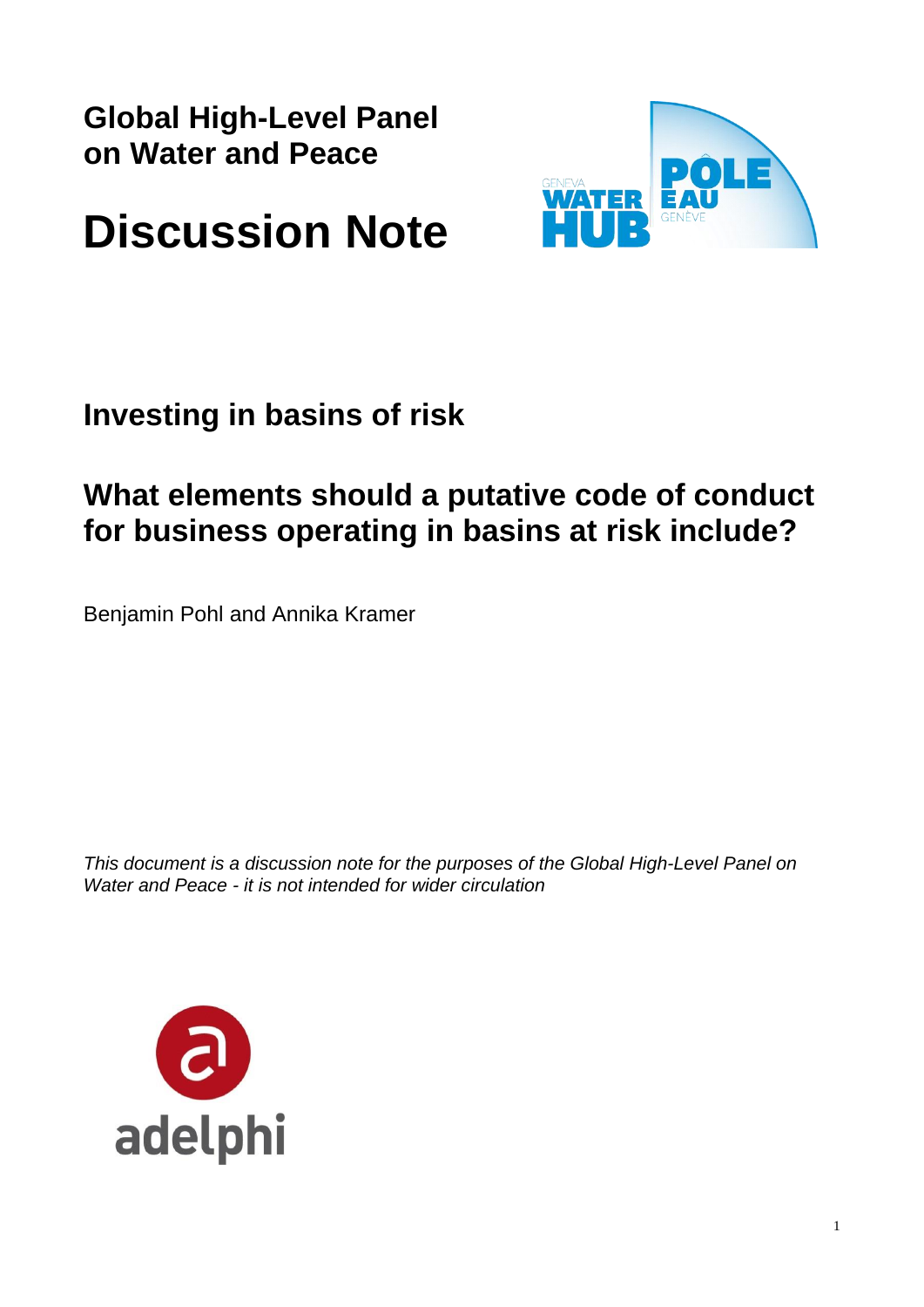This discussion note has been prepared by the Geneva Water Hub, the Secretariat of the Global High-Level Panel on Water and Peace, as an input for the second session of the Panel which will take place on April 5-6, 2016 in Dakar, Senegal.

The note was written by Annika Benjamin Pohl and Annika Kramer from adelphi, in the framework of a partnership between adelphi and the Geneva Water Hub funded by the Swiss Agency for Development and Cooperation (SDC).

The Geneva Water Hub is developing the hydropolitics agenda to better address water-related conflicts and promote water as an instrument of peace. https://www.genevawaterhub.org/

adelphi is a leading independent think tank and public policy consultancy specialising in climate, environment and development. https://www.adelphi.de

The analysis and recommendations in this note represent only the opinion of the authors.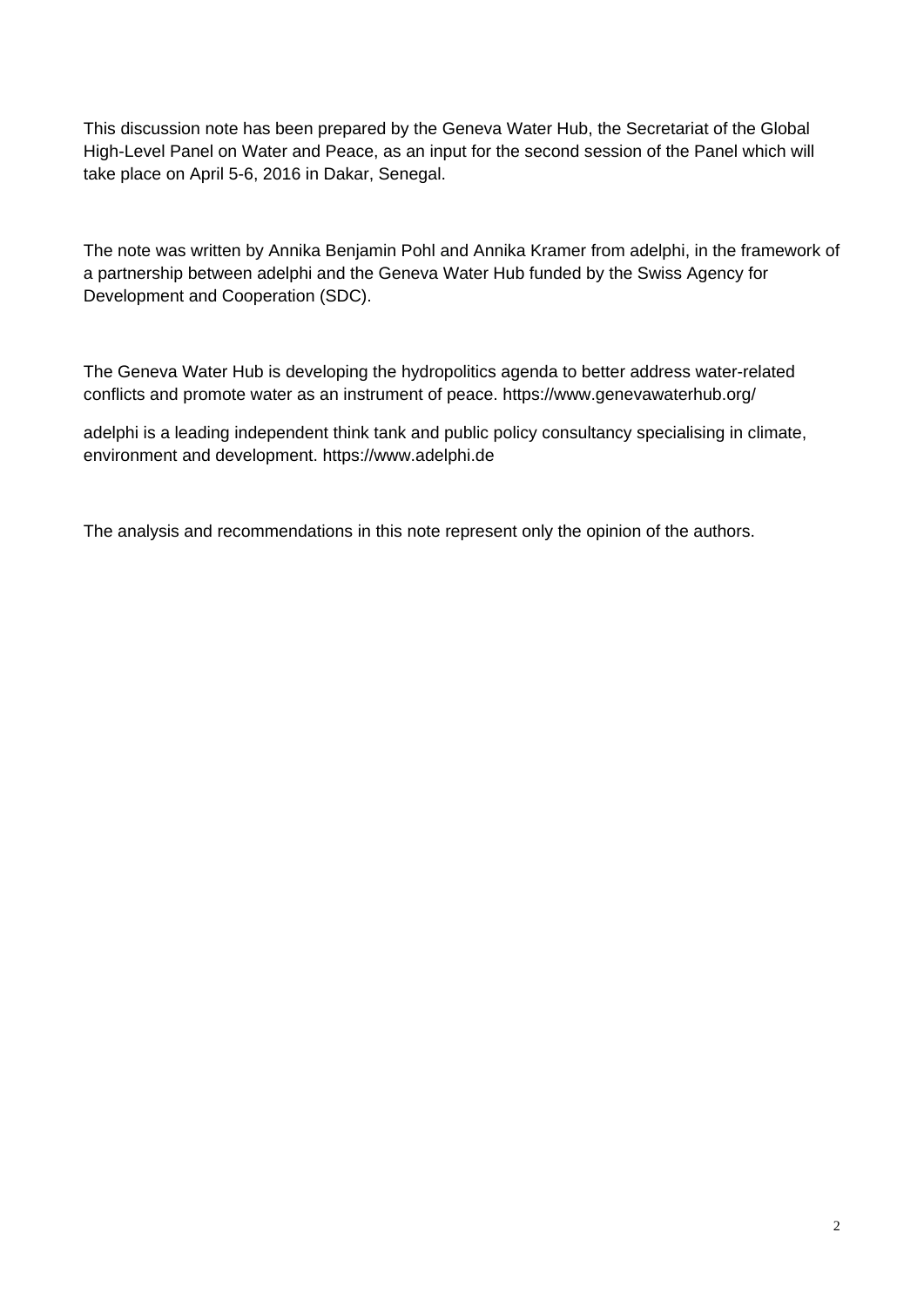### **Objective of this paper**

This brief provides a short overview on potential elements of a code of conduct for business operating in basins at risk. It aims to support the High-Level Panel (HLP) in deliberating how to prevent and cope with water-related transboundary conflicts, to incentivize multi-sectoral and transboundary water cooperation and to promote best practices in water cooperation. To this end, it begins with a short analysis of the links between the economic and other values of water that business needs to navigate, and how the resulting challenges are magnified in transboundary settings. It then deduces a number of potential elements of a code of conduct to help business to avoid harming the hydrological and political environment in basins at risk, and to contribute to improving these.

#### **Business, water and transboundary basins**

Water is a key business risk, taking the top spot in the World Economic Forum's 2015 Global Risk report (WEF 2015). With water scarcity increasing due to population and economic growth and environmental degradation, competition for use of water is increasing, too. This makes sustainable access to water along the entire value chain a direct self-interest for business. There are, moreover, more indirect longer-term interests related to sustainability and reputation.

Transboundary basins add another layer of complexity as water uses and underlying values not only have to be reconciled within a hierarchically structured state, but across several societies. These underlying values are frequently difficult to navigate because they relate not only to the economic, but also to the cultural, environmental and sometimes spiritual value of water. This often results in an 'emotional hierarchy' where water for drinking, for example, would usually be regarded as more legitimate than water for mining (cf. Cramwinckel et al. 2014).

Given different levels (and perceptions) of vulnerability to water scarcity, what appears as legitimate use of water resources in one part of the basin may be seen differently in other parts. Water pricing is not necessarily a helpful guide because water is frequently priced below its 'true cost' for political reasons, and because users may judge competing users by their 'deservingness' – perceptions that will almost necessarily differ.

### **Elements of a code of conduct**

In order to underpin the legitimacy and long-term sustainability of their impacts on water, businesses need to know and visibly respect the underlying values. The first requires comprehensive stakeholder consultations, the second transparent and predictable processes as well as a commitment to preventing significant harm to all underlying values as far as possible. The final report of the World Commission on Dams provides a helpful first operationalization of these requirements because the most significant operational impacts of business in transboundary basins will either directly involve dams or produce effects (water abstraction, pollution or impact on ecosystems) that are comparable to the potential consequences of dams and have thus been conceptually included (World Commission on Dams 2000). The resulting guidelines for action can be boiled down to:

- a balanced and comprehensive, basin-wide assessment of all options and their consequences;
- the opportunity for informed participation by all stakeholders;
- the avoidance of significant ecological and social harm, and entitlement to adequate livelihood benefits.

In many ways, these recommendations mirror key principles of international water law, i.e.

- the principle of equitable and reasonable utilization and participation (art. 5 & 6 UNWC);
- the obligation not to cause significant harm (art. 7 UNWC) and to cooperate (art. 8-10 UNWC);
- the prior notification of planned measures and, if necessary, negotiations (art. 11-19 UNWC);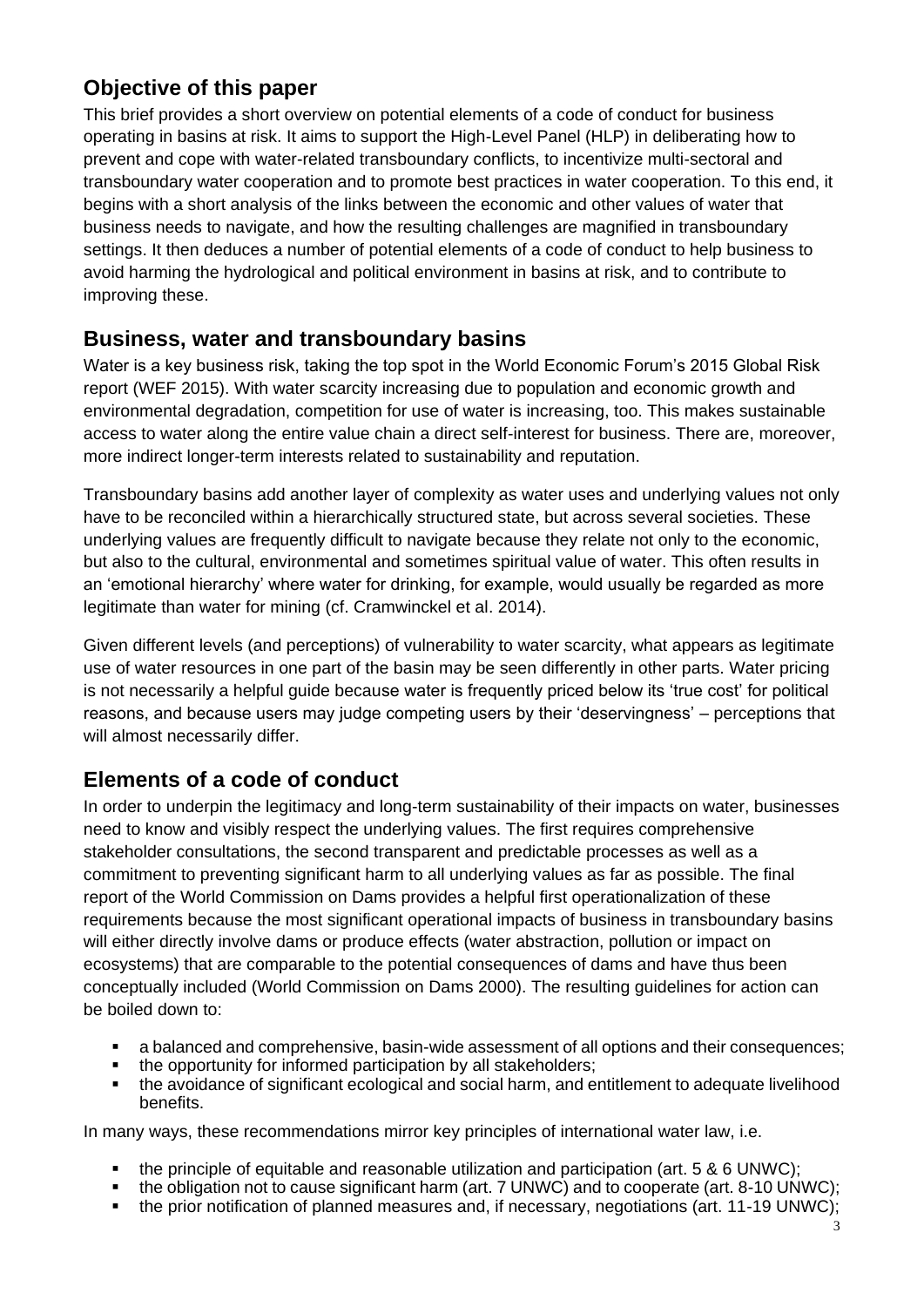• the protection of ecosystems and management of watercourses (art. 20-26 UNWC).

Adopted by the UN's General Assembly in 1997, the United Nations Water Convention (UNWC) entered into force in 2014, but is only directly binding for the 36 states that ratified it. Although neither the recommendations of the World Commission on Dams nor the UNWC are universally binding, the principles embodied therein constitute the essence of long-running and extensive efforts to reconcile the divergent interests in water use and to codify customary law. Adhering to the spirit of these principles will hence help business balance the underlying values both procedurally and substantively. They can be divided into commitments to precautionary measures in terms of preliminary assessments and commitments to equitable and sustainable outcomes.

#### *Commit to preliminary assessments*

The above recommendations and principles are abstract, but have been operationalized through various types of assessments. Two types of preliminary assessments stand out as particularly relevant. Due to their interlinkages, they should ideally be conceived and carried out in tandem. The first are strategic environmental assessments that include assessments of the cumulative effects of basin-wide planning and future environmental vulnerabilities, especially the predicted effects of climate change. Such assessments need to integrate the effects of major projects across the relevant sectors (water, energy, transport, agriculture, regional development) and generally include stakeholder information and consultation processes (see e.g. UNECE 2015).

The second type of assessment relates to social impacts, especially in terms of peace and conflict assessments. The likely social and political consequences of investment and operations in transboundary basins need to be assessed *ex ante*, in particular with a view to consequences occurring beyond a host country's borders to prevent unintended and potentially volatile feedback mechanisms. Large-scale upstream water consumption (e.g. through 'land grabbing' which often invokes 'water grabbing') or pollution can significantly impact downstream livelihoods, triggering fragility and/or inter-state backlash. The conflict potential of environmental and/or social changes resulting from major abstraction, pollution, displacement, etc. needs to be analysed, weighed against the benefits of such actions, and mitigated wherever possible.

Carrying out such assessments is not exclusively incumbent on businesses of course, but business can strengthen governance by supporting such assessments, especially in fragile and transboundary contexts. Investors could e.g. commit, through a code of conduct, to advocate for systematic, independent and inclusive assessments with host governments, to make financing available (in ways that do not undermine the independence of the assessments), and to accept resulting recommendations (subject to certain safeguards).

#### *Commit to equitable and sustainable outcomes*

Thorough assessments are only a necessary, but not a sufficient condition for equitable and sustainable outcomes. To ensure the latter, business can also commit to creating 'shared value', e.g. by

- supporting governance in pursuit of the right to access to water (especially for utilities),
- supporting the protection of water resources, and
- supporting adequate benefits for the local population, including but going beyond compensation for any losses that result from investment or operations.